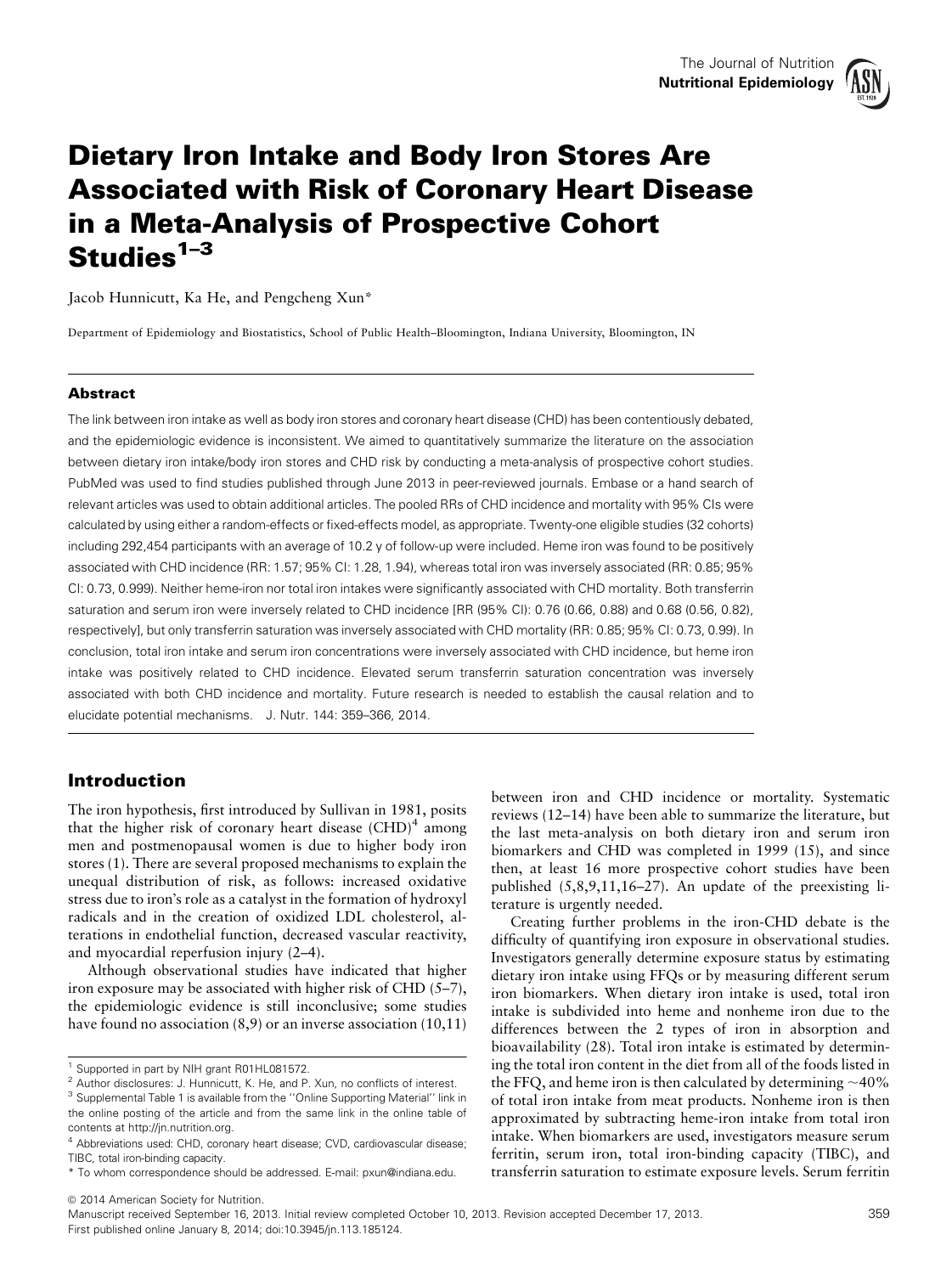is a marker of total body iron stores (29). Serum iron is a measure of circulating iron, whereas TIBC indicates the concentration of transferrin, a protein that transports iron to cells (29). Transferrin saturation, the ratio of serum iron to TIBC, is a measure of circulating iron freely available to tissues (13). These differences between heme- and nonheme-iron intake and between the serum iron biomarkers must be considered when addressing the potential iron-CHD link. In this study, we aimed to quantitatively summarize the literature on the association of dietary iron intake as well as serum iron biomarker concentrations with CHD incidence and CHD mortality by conducting a meta-analysis of prospective cohort studies.

#### Methods

Search strategy. Studies were identified through a PubMed search by using the terms "iron or iron, dietary or serum iron or ferritin or transferrin saturation or transferrin iron binding capacity," and "cardiovascular disease or coronary heart disease or myocardial infarction," and "epidemiologic studies" and "cohort/prospective/follow-up/longitudinal studies," and "proportional hazards models or Cox or hazard ratio or risk." Additional information was found through Embase and a hand search of the related references. The Preferred Reporting Items for Systematic Reviews and Meta-Analyses (PRISMA) guidelines were followed in this process, and the Preferred Reporting Items for Systematic Reviews and Meta-Analyses checklist is listed in Supplemental Table 1 (30).

Study selection. Studies were included in the meta-analysis if they were published in English through June 2013 and met all of the following criteria: 1) the study was a prospective cohort study; 2) the exposure of interest was dietary iron intake or any serum biomarker (iron, ferritin, TIBC, or transferrin saturation); 3) the outcome of interest was either CHD, myocardial infarction, or cardiovascular disease (CVD) incidence or mortality; 4) reported RRs or HRs with 95% CIs or these data could be derived from reported results; 5) participants were from the generally healthy population; and 6) the study used the lowest exposure group as the reference.

As shown in Fig. 1, 746 abstracts were found during the PubMed search. Of these, 723 articles were excluded in the general/abstract review for 1 of the following reasons: 1) did not include a relevant exposure or endpoint; 2) were clinical trials, meta-analyses, editorials, or letters to the editor; 3) were in vitro or animal studies; 4) reported a continuous exposure; 5) did not use the lowest exposure group as the reference; 6) were conducted in patients with a specific disease; or 7) were not published in English.

Twenty-three articles were retrieved from the PubMed search (5– 11,16,18,19,21,22,24–27,31–37), and 3 more articles were identified from Embase or by hand searching (20,23,38), leading to an independent full-text review of 26 articles by 2 authors (5–11,16,18–27,31–38). Five were excluded: 4 articles that did not use the lowest exposure group as a reference (24–27) and 1 that reported a continuous exposure (37). Therefore, 21 identified eligible prospective cohort studies were included in this meta-analysis.

Data extraction. Data extracted from the studies included the following: first author, publication year, study name, country, percentage of men, range or mean age of participants at baseline, duration of followup, number of participants and person-years of follow-up, number of cases, how the exposure was assessed, the categories of the exposure, how the outcome was assessed, the variables adjusted for in the analysis, and the RRs or HRs with corresponding 95% CIs of CHD related to different categories of dietary iron intake or serum iron biomarkers. We also reported the results for CHD incidence and CHD mortality separately. If 1 study reported results from both men and women, we treated them as separate cohorts. All procedures, including literature search, study selection, and data extraction, were performed independently by 2 reviewers (J.H. and P.X.). Discrepancies were resolved through group discussion.



FIGURE 1 Selection of studies for meta-analysis. CHD, coronary heart disease; CVD, cardiovascular disease; IHD, ischemic heart disease; MI, myocardial infarction; TIBC, total iron-binding capacity.

Statistical analysis. We pooled RR estimates separately for each exposure and CHD incidence or mortality combination by using a random-effects or fixed-effects model as appropriate. We evaluated the statistical heterogeneity of the RRs by the Cochran  $Q$  test and  $I^2$  statistic. Publication bias was generally assessed by using the Egger's (when the numbers of studies pooled were  $\geq$ 3) or Begg's (when the numbers of studies pooled were <3) asymmetry tests. The average of follow-up years was calculated as the sum of person-years divided by total numbers of individuals. If unavailable, the person-years were estimated by multiplying the number of the individuals and the average (mean or median) of follow-up time. Stratified analyses by gender, region, or follow-up time were used to find potential effect modifiers. Sensitivity analyses evaluated whether the results were robust to a single study. All analyses were performed by using Stata statistical software (version 11.0; StataCorp).

### **Results**

Characteristics of included studies. The characteristics of 32 separate cohorts from 21 studies are shown in Table 1. In total,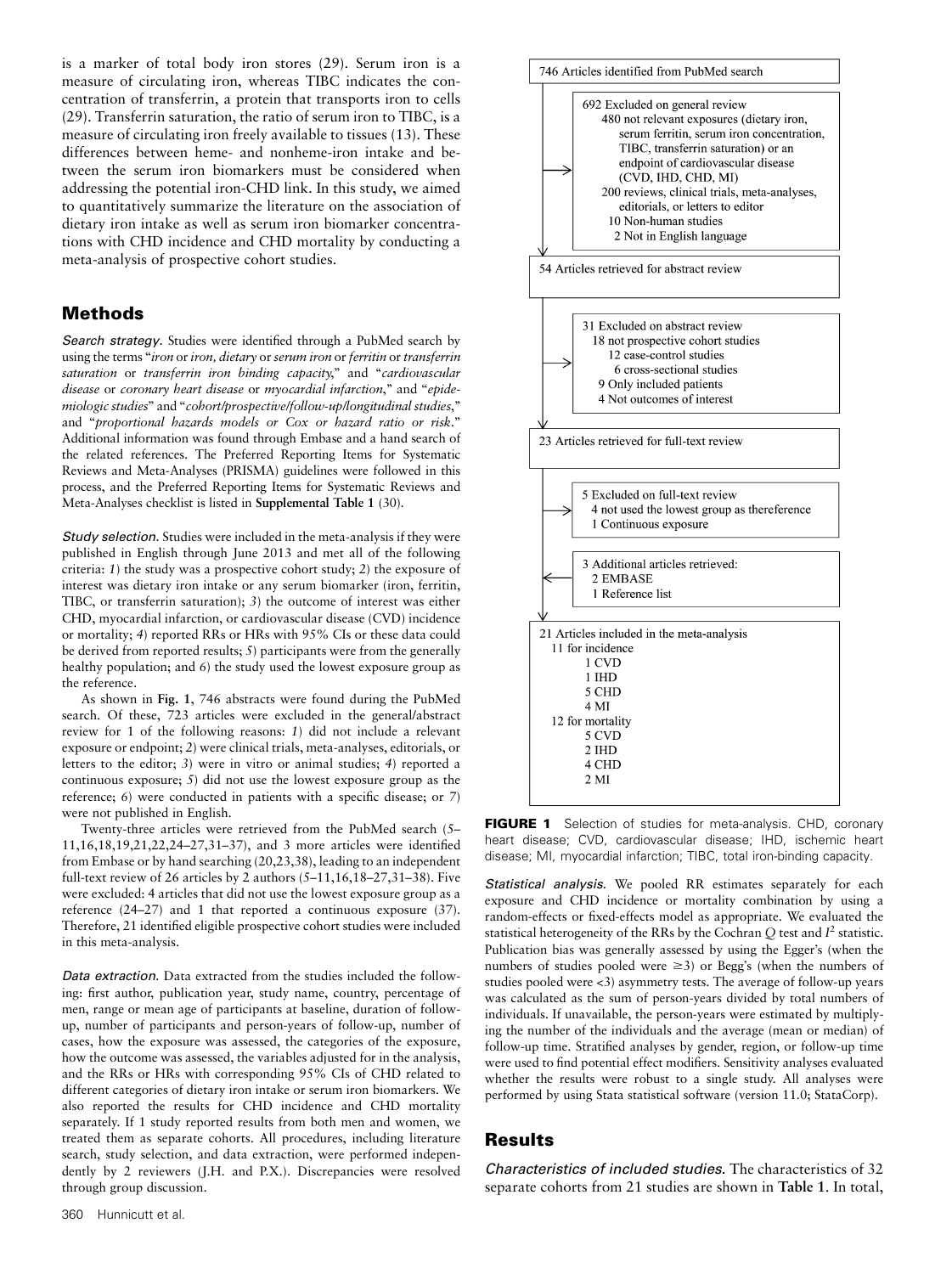our meta-analysis comprised 292,454 participants with 12,721 incident cases during an average of 10.2 y of follow-up. There were 6 studies with 6 cohorts addressing the association of dietary iron intake with CHD incidence (80,162 individuals and 1663 cases) and 6 studies with 11 cohorts reporting results based on body iron store biomarkers and CHD incidence (23,389 individuals and 2596 cases). For CHD mortality, 4 studies with 5 cohorts focused on dietary iron intake (142,842 individuals and 4518 cases) and 9 studies with 16 cohorts reported results based on body iron stores (97,295 individuals and 4289 cases).

Among the 21 studies included, 10 were conducted in North America, 9 in Europe, 1 in Australia, and 1 in Asia. Detailed information can be found in Supplemental Table 1.

Association of dietary iron intake with incidence of CHD. As seen in Fig. 2, the combined RR for CHD risk comparing the highest and lowest total iron intake groups was 0.85 (95% CI: 0.73, 0.999) with no heterogeneity between studies ( $I^2 = 0\%$ ,  $P =$ 0.62). Egger's test provided no statistical evidence of publication bias  $(P = 0.40)$ .

When subtypes of dietary iron were considered, heme-iron intake was found to increase the risk of CHD by 57% (RR: 1.57; 95% CI: 1.28, 1.94), whereas no association was observed for nonheme-iron intake (RR: 0.77; 95% CI: 0.54, 1.10). No heterogeneity was found among studies for both iron subtypes, and there was no statistical evidence of publication bias (Egger's test,  $P = 0.08$  for heme-iron intake; Begg's test,  $P = 0.32$  for nonheme-iron intake).

Association of dietary iron intake with CHD mortality. When CHD mortality was the outcome of interest, all measures of dietary iron intake, i.e., total, heme, and nonheme, were found to be nonsignificantly related to this outcome [pooled RRs (95% CI): 0.91 (0.69, 1.19), 1.37 (0.86, 2.18), and 0.98 (0.82, 1.17), respectively, comparing the highest with lowest levels of exposure of interest] (see Fig. 2). There was a significant medium heterogeneity between studies based on heme-iron intake  $(I^2 =$ 68.4%,  $P = 0.01$  and no heterogeneity for nonheme- and total iron intake. No evidence of publication bias was found for each pooling.

Association of serum iron stores with incidence of CHD. As seen in Fig. 3, the pooled RR for CHD risk, when comparing the highest with lowest serum ferritin concentrations, was 1.32 (95% CI: 0.98, 1.78) with a nonsignificant heterogeneity between studies ( $I^2 = 41.2\%$ ,  $P = 0.16$ ). No statistical evidence of publication bias was found (Egger's test,  $P = 0.39$ ).

This marginally positive association disappeared when we used TIBC (RR: 0.98; 95% CI: 0.79, 1.22). Among studies using serum iron as a marker, the pooled association became inverse (RR: 0.68; 95% CI: 0.58, 0.82), and a similar inverse association was found between transferrin saturation and the risk of CHD (RR: 0.76; 95% CI: 0.66, 0.88). No heterogeneity between studies was found within each pooling, and there was no evidence of publication bias (data not shown).

Association of serum iron stores and CHD mortality. The pooled RR for CHD mortality comparing the highest and lowest concentrations of serum ferritin was 1.00 (95% CI: 0.76, 1.31), without significant heterogeneity between studies ( $I^2 = 62.5\%$ ,  $P = 0.07$ ). No publication bias was found (Egger's test,  $P = 0.12$ ). When based on serum iron, the pooled RR was 0.87 (95% CI: 0.56, 1.36), with high heterogeneity between studies ( $I^2$  = 81.7%,  $P < 0.01$ ) and without publication bias (Egger's test,

 $P = 0.67$ ). TIBC was also not associated with CHD mortality (RR: 1.02; 95% CI: 0.81, 1.28). There was medium heterogeneity between studies ( $I^2$  = 56.8%,  $P$  = 0.04) but no publication bias (Egger's test,  $P = 0.995$ ). Alternatively, transferrin saturation was found to have an inverse association with CHD mortality, with a pooled RR of 0.85 (95% CI: 0.73, 0.99). There was no heterogeneity between studies ( $I^2 = 28.2\%$ ,  $P = 0.19$ ) and no publication bias (Egger's test,  $P = 0.10$ ).

Effect modification. Stratified analyses showed that the associations observed were not substantially modified by gender, region (United States vs. other countries), or follow-up time except for when analyzing the relation between heme iron and CHD mortality. Heme-iron intake was found to be significantly and positively associated with CHD mortality (RR: 1.84; 95% CI: 1.13, 2.99) in the United States although not in other countries (RR: 1.17; 95% CI: 0.64, 2.13).

Sensitivity analysis. The findings were generally consistent when using a fixed-effects model instead of a random-effects model or vice versa. Omitting 1 study each time in each pooling did not materially change the results. When we excluded the studies using CVD as the outcome, the results were again materially unchanged (data not shown).

## **Discussion**

In this quantitative meta-analysis of prospective cohort studies, we found that total iron intake was inversely associated with the incidence of CHD, whereas heme-iron intake was positively associated with incidence. When examining body iron stores, inverse associations were observed between serum iron and transferrin saturation and CHD incidence, whereas a modest positive relation was found between serum ferritin and incidence of CHD. For CHD mortality, only transferrin saturation was found to be inversely associated, whereas no association was found with all other dietary and body iron markers.

Our findings that heme iron increases the risk of CHD are in agreement with those from a recently published meta-analysis (39). However, the authors only reported the association for heme-iron intake and risk of CHD, whereas ours included heme-, nonheme-, and total iron intake and separated CHD incidence from CHD mortality. When examining iron biomarkers, the last meta-analysis on this topic published in 1999 found no association of total dietary iron intake, transferrin saturation, and serum iron with risk of CHD (15). Statistical power was substantially increased in the current study because we included 14 additional studies (5,8–11,16,18–23,31,33).

The observed positive association between heme iron and risk of CHD may be explained by the high bioavailability of heme iron and its role as the primary source of iron in ironreplete participants (40). Heme iron is absorbed at a much greater rate in comparison to nonheme iron (37% vs. 5%, respectively) and is less affected by iron status than nonheme iron (28,41). Once absorbed, it may contribute as a catalyst in the oxidation of LDLs, causing tissue-damaging inflammation (2,3), which is a potential risk factor for CHD (42,43).

Nonheme iron was found not to be associated with CHD incidence  $(P = 0.15)$ . This was most likely due to lack of power, because only 2 studies reported the association between nonheme-iron intake and CHD incidence separately. Because the majority of iron consumed is nonheme iron, investigators may have considered total dietary iron intake as primarily reflecting the effects of nonheme iron and preferred not to report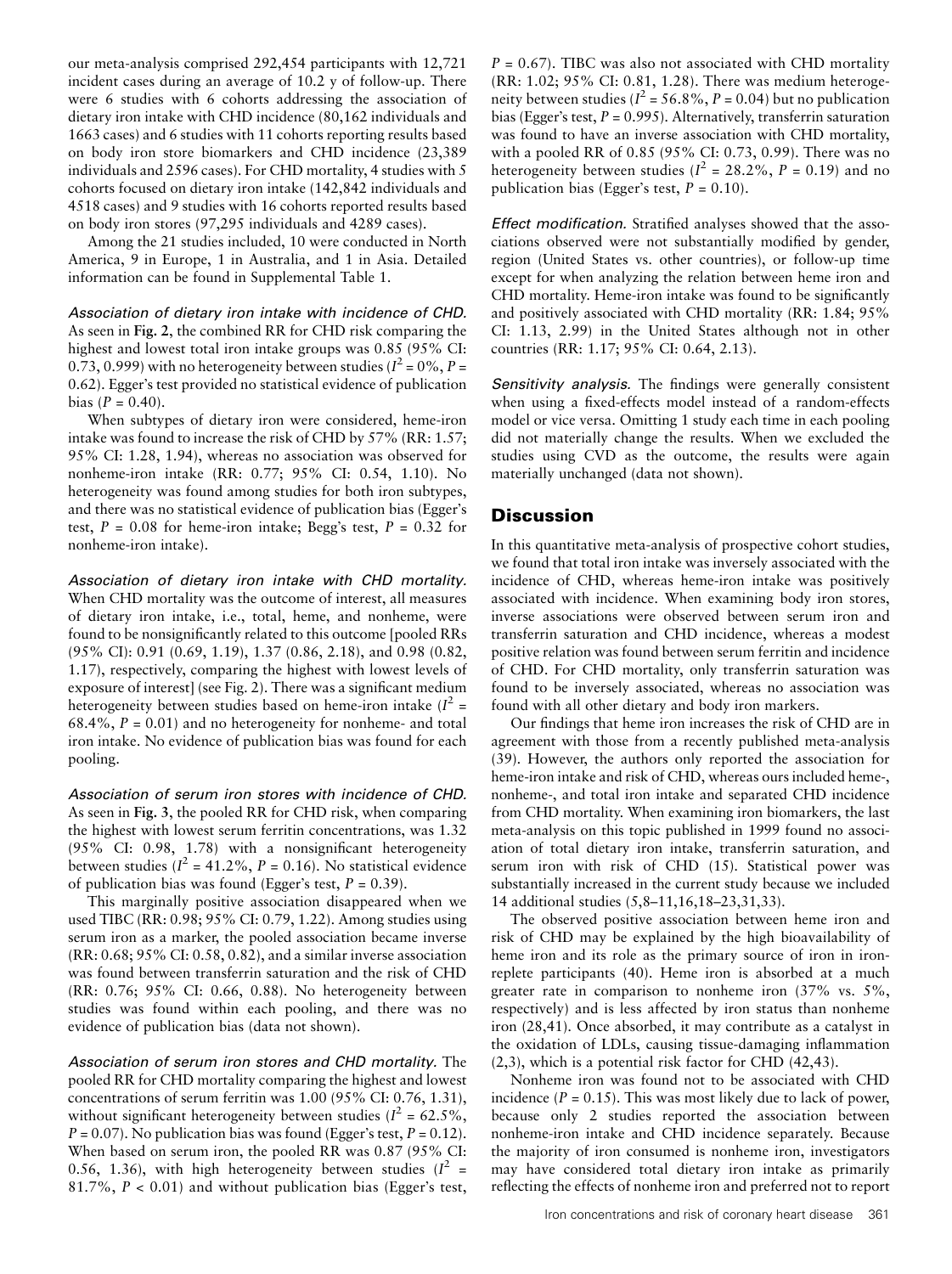|                                                                                                                                                                                                                             |                   |                              | Duration of              | No. of                   |           |                                                  | Incidence or |                  |
|-----------------------------------------------------------------------------------------------------------------------------------------------------------------------------------------------------------------------------|-------------------|------------------------------|--------------------------|--------------------------|-----------|--------------------------------------------------|--------------|------------------|
| Source, year, study, and location                                                                                                                                                                                           | Men               | Age at baseline <sup>2</sup> | follow-up                | individuals/person-years | Cases     | Exposure                                         | mortality    | <b>Outcome</b>   |
|                                                                                                                                                                                                                             | %                 |                              |                          |                          |           |                                                  |              |                  |
| de Oliveira Otto et al. (18), 2012, MESA, USA                                                                                                                                                                               | 47.3              | $31.8 \pm 10.3$              | 6.2                      | 5285/32,767              | 279       | Dietary heme- and nonheme-iron intake            | Incidence    | ξ                |
| Galan et al. (8), 2006, SU.VI.MAX, France                                                                                                                                                                                   | 32.5              | $48.6 \pm 6.5 (35 - 60)$     | 7.5 (median)             | 9917/74,774              | 187       | Serum ferritin                                   | ncidence     | 呈                |
| iao et al. (35), 1994, NHANES I, USA                                                                                                                                                                                        | 43.6              | $58.5 \pm 11.0 (40 - 74)$    | $13(0 - 16)$             | 1237/55,081              | 151       | Serum iron, TIBC. and transferrin saturation     | ncidence     | 뭉                |
| Sempos et al. (34), 1994, NHANES I and NHEFS, USA                                                                                                                                                                           | 44.8              | $61(25 - 74)$                | 14.6                     | 1518/65,962.8            | 842       | ransferrin saturation                            | ncidence     | 움                |
| Gartside and Glueck (33), 1995, NHANES I, USA                                                                                                                                                                               | NA (both genders) | $\pm$ 16.5 (20-72)<br>44.4   | $\supseteq$              | 8251/NA                  | 492       | Dietary iron                                     | ncidence     | 뭉                |
| Fox et al. (19), 2002, Bussleton Health Study, Australia                                                                                                                                                                    | 52.2              | $50 \pm 13 (20 - 79)$        | 4                        | 2031/NA                  | 235       | Serum ferritin and transferrin saturation        | ncidence     | 뭉                |
| van der A et al. (16), 2005, Prospect-EPIC, Netherlands                                                                                                                                                                     |                   | 56 (52-62)                   | 4.3 (median)             | 6,136/69,600             | 252       | Dietary heme-, nonheme-, and total iron intake   | Incidence    | 뭉                |
| Salonen et al. (6), 1992, KIHDRFS, Finland                                                                                                                                                                                  | 100.0             | $\geq 42$                    |                          | 1931/5793                | 고         | Serum ferritin                                   | ncidence     | Ξ                |
| Ascherio et al. (36), 1994, HPFS, USA                                                                                                                                                                                       | 100               | $40 - 75$                    |                          | 44,933/157,010           | 249       | Dietary heme- and total iron intake              | Incidence    | $\overline{\ge}$ |
| Klipstein-Grobusch et al. (5), 1999, Rotterdam Study, Netherlands MA (both genders)                                                                                                                                         |                   | 555<br>M                     | $4(3-7)$                 | 4802/19,208              | 124       | Dietary heme- and total iron intake              | ncidence     | $\overline{\ge}$ |
| Marniemi et al. (11), 2005, NA, Finland                                                                                                                                                                                     | 47.81             | $65 - 39$                    | $\Xi$                    | 755/NA                   | 130       | Dietary iron intake and serum iron               | ncidence     | $\overline{\ge}$ |
| Sempos et al. (34), 1994, NHANES I and NHEFS, USA                                                                                                                                                                           | 44.8              | $61(25 - 74)$                | 14.6                     | 144/10,862.4             | 164       | Serum transferrin saturation                     | Vlortality   | <b>S</b>         |
| Marniemi et al. (31), 1998, NA, Finland                                                                                                                                                                                     | 52.9              | 39 <sup>2</sup>              | $\frac{1}{2}$            | 344/NA                   | 142       | Serum iron, ferritin, and transferrin saturation | Mortality    | g                |
| Wells et al. (23), 2004, NH2MS, USA                                                                                                                                                                                         | 45.7              | $30 - 75$                    | >12.83                   | 3410/43,761              | ₹         | Serum transferrin saturation                     | Vlortality   | g                |
| ee et al. (20), 2005, IVVHS, USA                                                                                                                                                                                            | $\circ$           | $61.5(55-69)$                | $\overline{5}$           | 34,492/NA                | 1767      | Dietary heme- and nonheme-iron intake            | Vlortality   | 5                |
| Kim et al. (22), 2012, NHANES III, USA                                                                                                                                                                                      | 50.8              | 67.1                         | 15.5                     | 5695/NA                  | 1361      | Serum ferritin and transferrin saturation        | Vlortality   | <b>CVD</b>       |
| van Asperen et al. (32), 1995, NA, Netherlands                                                                                                                                                                              | 49.6              | $70.7 \pm 4.9$ (64-87)       | $\overline{\phantom{0}}$ | 260/2845                 | 50        | Serum transferrin saturation and TIBC            | Vlortality   | 呈                |
| Morkedal et al. (21), 2011, HUNT 2 study, Norway                                                                                                                                                                            | 46.0              | $49.5 \pm 16.5$              | 11.4                     | 60,798/608,748           | 1034      | Serum TIBC                                       | Vlortality   | $\Xi$            |
| Ascherio et al. (36), 1994, HPFS, USA                                                                                                                                                                                       | 100               | $40 - 75$                    |                          | 14,933/157,010           | 137       | Dietary heme- and total iron intake              | Vlortality   | SЭ               |
| Reunanen et al. (38), 1995, NA, Finland                                                                                                                                                                                     | 49.9              | 45-64                        | 13.8                     | 12,188/68,194.4          | 984       | Serum iron, TIBC, and transferrin saturation     | Vlortality   | ES               |
| Corti et al. (10), 1997, EPESE, USA                                                                                                                                                                                         | 35.2              | $78.8 (= 71)$                | 4.4 (median)             | 3936/16,250              | 209 (CAD) | Serum iron                                       | Vlortality   | 움                |
| Zhang et al. (9), 2012, JACC Study, Japan                                                                                                                                                                                   | 39.4              | 56.1                         | 14.7 (median)            | 58,615/859,450           | 557       | Dietary heme-, nonheme-, and total iron intake   | Mortality    | E                |
| Klipstein-Grobusch et al. (5), 1999, Rotterdam Study, Netherlands NA (both genders)                                                                                                                                         |                   | 요<br>이                       | 4                        | 1802/19,208              | 30        | Dietary heme and total iron intake               | Vlortality   | Ξ                |
| Morrison et al. [7], 1994, Nutrition Canada Survey, Canada                                                                                                                                                                  | 42.7              | $35 - 79$                    | 10.2                     | 9920/103,142             | 224       | Serum iron                                       | Vlortality   | Ξ                |
| CAD, coronary artieny heard issease; CVD, cardiovascular disease; EPESE, Established Populations for Epidemiologic Studies of the Elefory, EPIC, European Prospective Investigation into Cancer and Nutrition; HPFS, Health |                   |                              |                          |                          |           |                                                  |              |                  |

TABLE 1 Characteristics of 21 prospective cohort studies included in the meta-analysis<sup>1</sup> TABLE 1 Characteristics of 21 prospective cohort studies included in the meta-analysis1

Professionals Follow-Up Study; HUNT, Nord-Travidleg Health Study; HH, Heart disease; WUHS, lowa Women's Health Study; JACC, Japan Collaborative Cohort; KIHDRFS, Kuopio Ischemic Heart Disease Risk Factor Survey; MESA, Multi-Ethnic Study of Atherosclerosis; MI, myocardial infarction; NA, not available; NH2MS, NHANES II Mortality Study; NHEFS, NHANES I Epidemiologic Follow-up Study; SU.VI.MAX, Supplementation en Vitamines et Mineraux Antioxydants (Supplementation in Vitamin and Mineral Antioxidants); TIBC, total iron-binding capacity. Professionals Follow-Up Study; HUNT, Nord-Tøndelag Health Study; HD, ischemic heart iscasse; IWHS, lowa Women's Health Study; JACC, Japan Collaborative Cohort; KIHDRFS, Kuopio Ischemic Heart Disease Risk Factor Survey; MES  $4$  Values are means  $\pm$  SDs (ranges of age).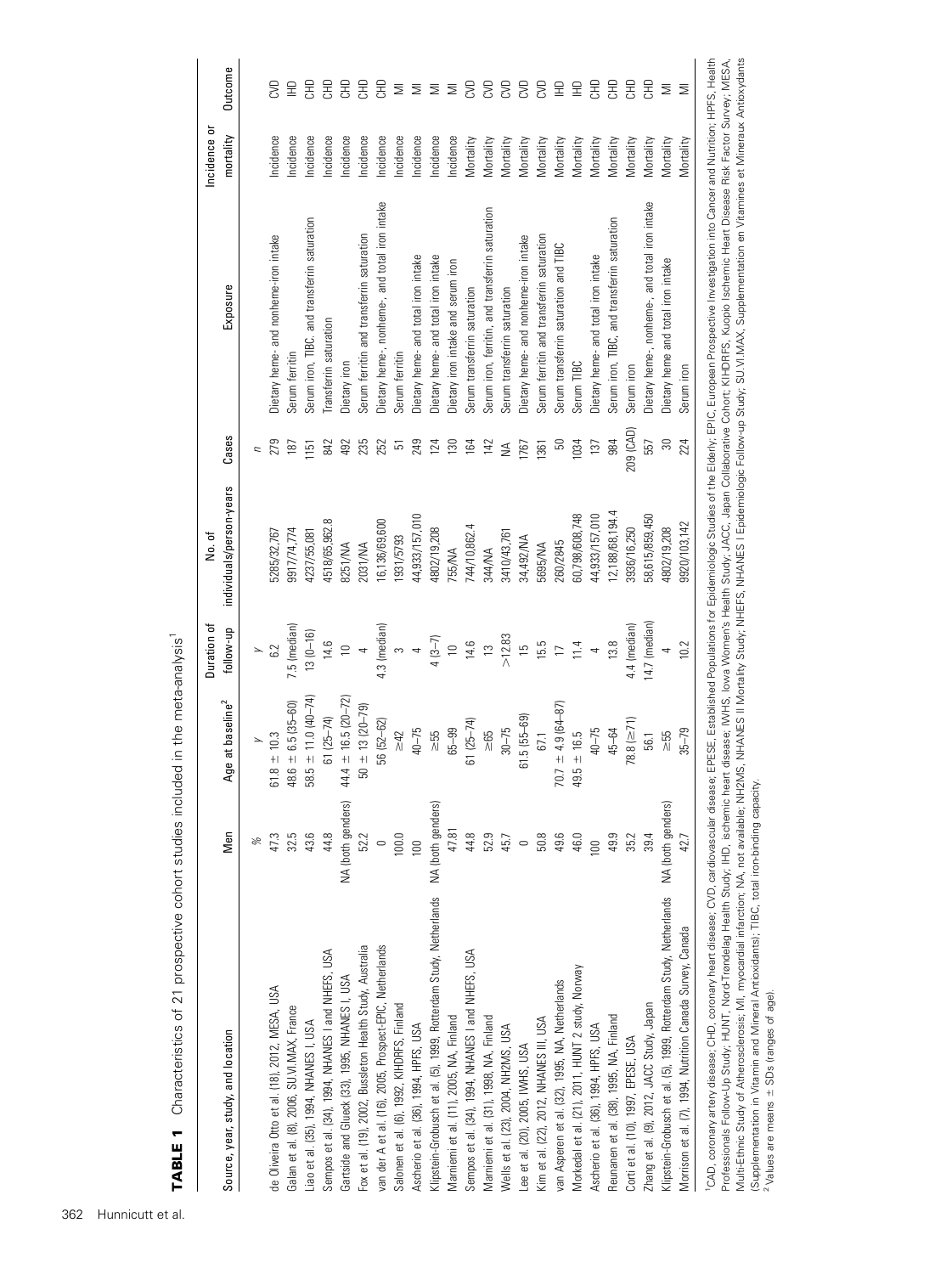

FIGURE 2 Multivariable-adjusted RRs and 95% CIs of risk of CHD incidence (A) and mortality (B) comparing the highest with the lowest quantile of dietary iron intake. The pooled estimates were obtained by using a fixed-effects or random-effects model depending on the heterogeneity test. The dots indicate the adjusted RRs. The size of the shaded squares is proportional to the percentage weight of each study. Horizontal lines represent the 95% CIs, and the diamonds represent the pooled RRs and 95% CIs. CHD, coronary heart disease; CVD, cardiovascular disease; M, men; MI, myocardial infarction; W, women.

the results of nonheme iron separately due to the high correlation between nonheme- and total iron intake (36).

Total iron was found to be inversely associated with CHD incidence, which was difficult to understand because, theoretically, it was combined from a positive significant association (heme-iron and CHD incidence) and 1 inverse nonsignificant association (nonheme-iron and CHD incidence). One possible explanation is that the nonsignificant inverse association between nonheme-iron intake and CHD incidence was due to lack of power, because there were only 2 studies (16,18) composed of 21,421 participants and 545 cases in comparison to 81,038 participants and 1643 cases from 5 studies (5,11,16,33,36) reporting on total iron intake.

We found a borderline positive and significant association between serum ferritin and CHD incidence  $(P = 0.07)$ . Although the underlying mechanism is not clear, excess iron storage in the blood could result in the production of free radicals that aid in the oxidation of LDL cholesterol. Also, several epidemiologic studies have found significant and positive associations between heme-iron intake and serum ferritin concentrations, which might help to support our findings by considering the established positive relation of heme-iron intake and CHD risk (36,44,45). More studies are needed to further clarify the relation between serum ferritin and CHD risk.

We found that both serum iron and transferrin saturation were inversely associated with CHD risk. Because these biomarkers have wide diurnal variation and low intraclass correlation (46, 47), they may not be the best markers of body iron stores, which may explain the inverse relation. It is also possible that the proposed relation between iron stores and an inflammatory response is reversely causal, which means inflammation affects body iron stores. Inflammation has been associated with increased serum ferritin as well as decreased serum iron and

transferrin saturation (48–51). None of the studies included evaluated markers of inflammation such as C-reactive protein to see how they affected the analysis. However, studies examining the relation between serum ferritin and atherosclerosis still found a positive association even after adjusting for C-reactive protein or fibrinogen concentrations (52, 53). This is a limitation, and further research is needed to explore the strength and directionality of the relation between iron and inflammation.

When CHD mortality was considered, all previous associations were attenuated regardless of dietary iron intake or serum iron biomarkers used as exposures, which could be due to an increased awareness of dietary risk factors and subsequent behavioral changes among those identified as being at risk of CHD (54). One exception occurred when the relation between heme iron and CHD mortality was examined while stratifying by region (United States vs. other countries), which found that there was an increased risk of CHD in relation to heme-iron intake in the United States but not in other countries. This difference by region may be due to differences in the range of normal consumption of heme iron. Heme-iron consumption in the Japanese cohorts was low, with a median of 0.44 mg/d (9) in their highest quantile, which was similar to the intakes in the reference group of the American studies (5,20,36). In addition, differences in association between heme iron and CHD mortality between the 2 regions could have been attributable to residual confounders such as access to health care, diet, and physical activity, all of which could have played a role in the lower rate of CHD morality in the Japanese cohort and attenuated the observed effects of heme iron (55).

A few strengths of this meta-analysis should be mentioned. First, this meta-analysis included more than 292,000 male and female participants and almost 13,000 cases, as well as both dietary iron intake and serum markers of iron as exposures.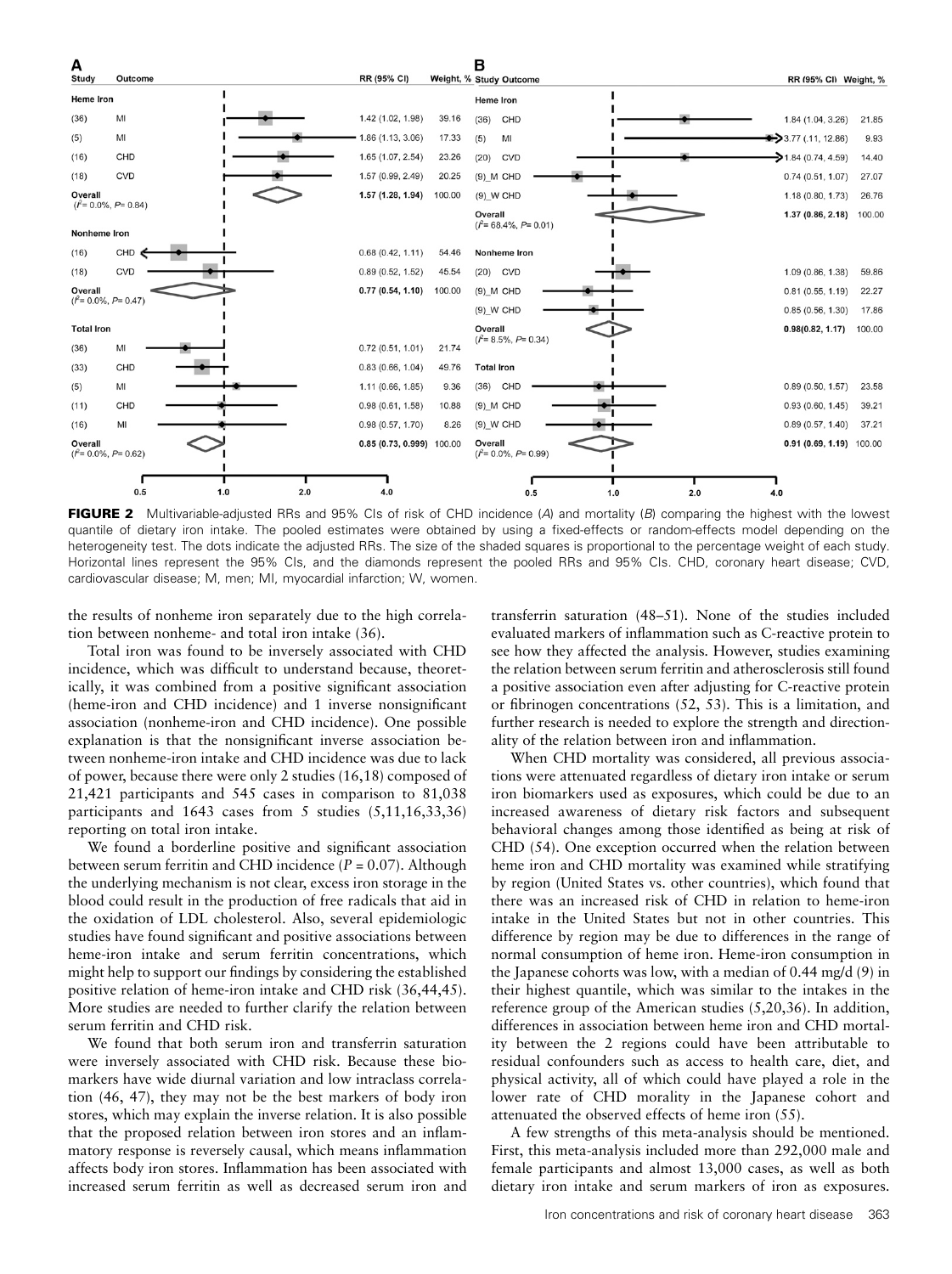

FIGURE 3 Multivariable-adjusted RRs and 95% CIs of risk of CHD incidence  $(A)$  and mortality  $(B)$  by comparing the highest with the lowest quantile of serum iron biomarkers. The pooled estimates were obtained by using a fixed-effects or random-effects model depending on the heterogeneity test. The dots indicate the adjusted RRs. The size of the shaded squares is proportional to the percentage weight of each study. Horizontal lines represent the 95% CIs, and the diamonds represent the pooled RRs and 95% CIs. BM, black men; BW, black women; CHD, coronary heart disease; CVD, cardiovascular disease; IHD, ischemic heart disease; M, men; MI, myocardial infarction; TIBC, total iron-binding capacity; W, women; WM, white men; WW, white women.

Second, most of the studies or cohorts included in this metaanalysis had relatively large sample sizes and long follow-up periods, which potentially increased the statistical power to investigate the relation between iron and CHD risk. In addition, this meta-analysis was based on prospective cohort studies, which largely reduced the potential selection and recall bias. Although randomized controlled trials would be best for assessing a causal relation, it would be difficult to conduct a long-term, double-blinded, randomized placebo-controlled trial on iron intake and risk of CHD.

Several limitations also need to be considered when interpreting our results. First, the inherent limitations of primary studies may have affected our findings. For example, the possibility of residual confounding or bias due to systematic measurement errors or unmeasured factors cannot be ruled out. Second, our inability to standardize iron intake in all of the included studies might have confounded our results, although the likelihood should be small. Third, publication bias due to unpublished data or publications in non-English journals could affect the results of meta-analyses, although no statistically significant evidence of this bias was detected. Finally, there were insufficient data to evaluate the potential modification effect of menopausal status on the relation between iron and CHD risk. Only 3 studies reported results for postmenopausal women specifically, and they could not be pooled due to

364 Hunnicutt et al.

different markers of iron exposure. Another 3 studies adjusted for menopausal status in their analyses, but these studies also used different markers for iron exposure. Nevertheless, results from these studies did not appreciably differ in a systematic manner from other studies that did not adjust for menopausal status.

In conclusion, data from this meta-analysis suggest that heme-iron intake is positively associated whereas total dietary iron is negatively associated with CHD incidence but not CHD mortality. When body iron stores were examined, serum iron and transferrin saturation were significantly and inversely related to the incidence of CHD. For mortality, the inverse association still remained for transferrin saturation. We should consider the adjustment for inflammation when studying iron and CHD. Future work is needed to elucidate the causal relation and the potential mechanism.

#### Acknowledgments

K.H. provided funding support; P.X. and K.H. provided the study concept and design; J.H. and P.X. completed the literature search, study selection, and data extraction; performed data analysis; and prepared the tables and figures; and all authors interpreted the results and critically reviewed the manuscript for important intellectual content. All authors read and approved the final version of the manuscript.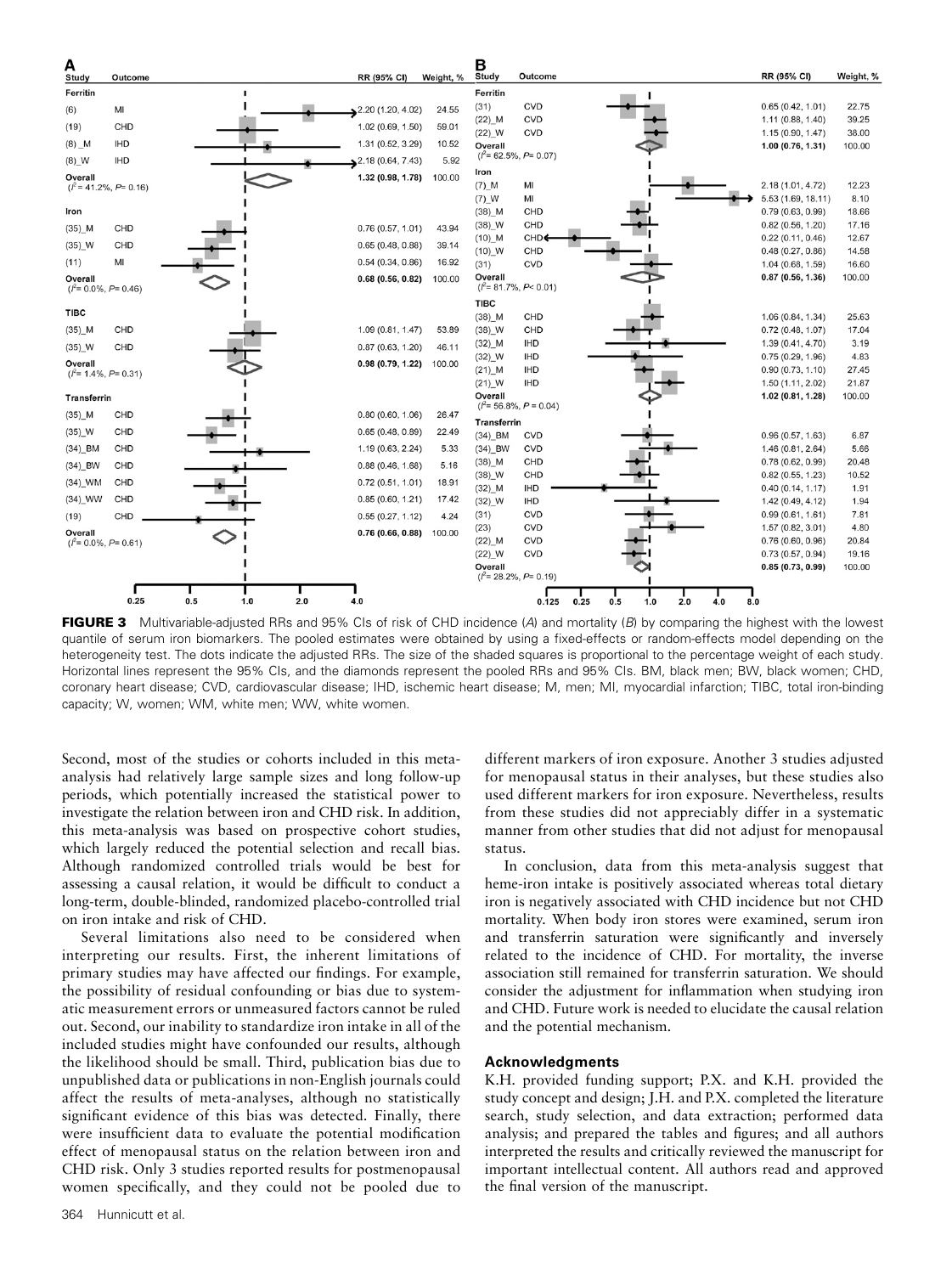## Literature Cited

- 1. Sullivan JL. Iron and the sex difference in heart disease risk. Lancet. 1981;1:1293–4.
- 2. Meyers DG. The iron hypothesis: does iron play a role in atherosclerosis? Transfusion. 2000;40:1023–9.
- 3. McCord JM. Iron, free radicals, and oxidative injury. Semin Hematol. 1998;35:5–12.
- 4. Sullivan JL. Stored iron and vascular reactivity. Arterioscler Thromb Vasc Biol. 2005;25:1532–5.
- 5. Klipstein-Grobusch K, Grobbee DE, Den Breeijen JH, Boeing H, Hofman A, Witteman JCM. Dietary iron and risk of myocardial infarction in the Rotterdam Study. Am J Epidemiol. 1999;149:421–8.
- 6. Salonen JT, Nyyssonen K, Korpela H, Tuomilehto J, Seppanen R, Salonen R. High stored iron levels are associated with excess risk of myocardial infarction in Eastern Finnish men. Circulation. 1992;86:803–11.
- 7. Morrison HI, Semenciw RM, Mao Y, Wigle DT. Serum iron and risk of fatal acute myocardial infarction. Epidemiology. 1994;5:243–6.
- 8. Galan P, Noisette N, Estaquio C, Czernichow S, Mennen L, Renversez JC, Briancon S, Favier A, Hercberg S. Serum ferritin, cardiovascular risk factors and ischaemic heart diseases: a prospective analysis in the SU.VI. MAX (SUpplementation en VItamines et Mineraux AntioXydants) cohort. Public Health Nutr. 2006;9:70–4.
- 9. Zhang W, Iso H, Ohira T, Date OC, Tanabe N, Kikuchi S, Tamakoshi A. Associations of dietary iron intake with mortality from cardiovascular disease: the JACC Study. J Epidemiol. 2012;22:484–93.
- 10. Corti MC, Guralnik JM, Salive ME, Ferrucci L, Pahor M, Wallace RB, Hennekens CH. Serum iron level, coronary artery disease, and all-cause mortality in older men and women. Am J Cardiol. 1997;79:120–7.
- 11. Marniemi J, Alanen E, Impivaara O, Seppanen R, Hakala P, Rajala T, Ronnemaa T. Dietary and serum vitamins and minerals as predictors of myocardial infarction and stroke in elderly subjects. Nutr Metab Cardiovasc Dis. 2005;15:188–97.
- 12. Corti MC, Gaziano JM, Hennekens CH. Iron status and risk of cardiovascular disease. Ann Epidemiol. 1997;7:62–8.
- 13. Sempos CT, Looker AC, Gillum RF. Iron and heart disease: the epidemiologic data. Nutr Rev. 1996;54:73–84.
- 14. Muñoz-Bravo C, Gutiérrez-Bedmar M, Gómez-Aracena J, García-Rodríguez A, Navajas JF-C. Iron: protector or risk factor for cardiovascular disease? Still controversial. Nutrients. 2013;5:2384–404.
- 15. Danesh J, Appleby P. Coronary heart disease and iron status: metaanalyses of prospective studies. Circulation. 1999;99:852–4.
- 16. van der A DL, Peeters PHM, Grobbee DE, Marx JJM, Van Der Schouw YT. Dietary haem iron and coronary heart disease in women. Eur Heart J. 2005;26:257–62.
- 17. Qi L, van Dam RM, Rexrode K, Hu FB. Heme iron from diet as a risk factor for coronary heart disease in women with type 2 diabetes. Diabetes Care. 2007;30:101–6.
- 18. de Oliveira Otto MC, Alonso A, Lee DH, Delclos GL, Bertoni AG, Jiang R, Lima JA, Symanski E, Jacobs DR Jr, Nettleton JA. Dietary intakes of zinc and heme iron from red meat, but not from other sources, are associated with greater risk of metabolic syndrome and cardiovascular disease. J Nutr. 2012;142:526–33.
- 19. Fox CJ, Cullen DJ, Knuiman MW, Cumpston GN, Divitini ML, Rossi E, Gochee PA, Powell LW, Olynyk JK. Effects of body iron stores and haemochromatosis genotypes on coronary heart disease outcomes in the Busselton Health Study. J Cardiovasc Risk. 2002;9:287–93.
- 20. Lee DH, Folsom AR, Jacobs DR Jr. Iron, zinc, and alcohol consumption and mortality from cardiovascular diseases: the Iowa Women's Health Study. Am J Clin Nutr. 2005;81:787–91.
- 21. Morkedal B, Laugsand LE, Romundstad PR, Vatten LJ. Mortality from ischaemic heart disease: sex-specific effects of transferrin saturation, serum iron, and total iron binding capacity. The HUNT Study. Working Groups on Epidemiology & Prevention and Cardiac Rehabilitation and Exercise Physiology. Eur J Cardiovasc Prev Rehabil. 2011;18:687–94.
- 22. Kim KS, Son HG, Hong NS, Lee DH. Associations of serum ferritin and transferrin % saturation with all-cause, cancer, and cardiovascular disease mortality: Third National Health and Nutrition Examination Survey follow-up study. J Prev Med Public Health. 2012;45:196–203.
- 23. Wells BJ, Mainous AG III, King DE, Gill JM, Carek PJ, Geesey ME. The combined effect of transferrin saturation and low density lipoprotein on mortality. Fam Med. 2004;36:324–9.
- 24. Casiglia E, Tikhonoff V, Bascelli A, Giordano N, Caffi S, Andreatta E, Mazza A, Boschetti G, Grasselli C, Saugo M, et al. Dietary iron intake and cardiovascular outcome in Italian women: 10-year follow-up. J Womens Health (Larchmt). 2011;20:1565–71.
- 25. Menke A, Muntner P, Fernandez-Real JM, Guallar E. The association of biomarkers of iron status with mortality in US adults. Nutr Metab Cardiovasc Dis. 2012;22:734–40.
- 26. Friedrich N, Milman N, Volzke H, Linneberg A, Jorgensen T. Is serum ferritin within the reference range a risk predictor of cardiovascular disease? A population-based, long-term study comprising 2874 subjects. Br J Nutr. 2009;102:594–600.
- 27. Sempos CT, Looker AC, Gillum RE, McGee DL, Vuong CV, Johnson CL. Serum ferritin and death from all causes and cardiovascular disease: the NHANES II Mortality Study. Ann Epidemiol. 2000;10:441–8.
- 28. Cook JD. Adaptation in iron metabolism. Am J Clin Nutr. 1990;51:301–8.
- 29. Anderson PGJ, Vulpe PCD. The cellular physiology of iron. In: Yehuda S, Mostofskyron DI, editors. Iron deficiency and overload. New York: Humana Press; 2010. p. 3–29.
- 30. Moher D, Liberati A, Tetzlaff J, Altman DG, Group P. Preferred Reporting Items for Systematic Reviews and Meta-Analyses: the PRISMA statement. PLoS Med. 2009;6:e1000097.
- 31. Marniemi J, Jarvisalo J, Toikka T, Raiha I, Ahotupa M, Sourander L. Blood vitamins, mineral elements and inflammation markers as risk factors of vascular and non-vascular disease mortality in an elderly population. Int J Epidemiol. 1998;27:799–807.
- 32. van Asperen IA, Feskens EJ, Bowles CH, Kromhout D. Body iron stores and mortality due to cancer and ischaemic heart disease: a 17-year follow-up study of elderly men and women. Int J Epidemiol. 1995;24:665–70.
- 33. Gartside PS, Glueck CJ. The important role of modifiable dietary and behavioral characteristics in the causation and prevention of coronary heart disease hospitalization and mortality: the prospective NHANES I follow-up study. J Am Coll Nutr. 1995;14:71–9.
- 34. Sempos CT, Looker AC, Gillum RF, Makuc DM. Body iron stores and the risk of coronary heart disease. N Engl J Med. 1994;330:1119–24.
- 35. Liao Y, Cooper RS, McGee DL. Iron status and coronary heart disease: negative findings from the NHANES I epidemiologic follow-up study. Am J Epidemiol. 1994;139:704–12.
- 36. Ascherio A, Willett WC, Rimm EB, Giovannucci EL, Stampfer MJ. Dietary iron intake and risk of coronary disease among men. Circulation. 1994;89:969–74.
- 37. Magnusson MK, Sigfusson N, Sigvaldason H, Johannesson GM, Magnusson S, Thorgeirsson G. Low iron-binding capacity as a risk factor for myocardial infarction. Circulation. 1994;89:102–8.
- 38. Reunanen A, Takkunen H, Knekt P, Seppanen R, Aroma A. Body iron stores, dietary iron intake and coronary heart disease mortality. J Intern Med. 1995;238:223–30.
- 39. Yang W, Li B, Dong X, Zhang X-Q, Zeng Y, Zhou J-L, Tang Y-H, Xu J-J. Is heme iron intake associated with risk of coronary heart disease? A meta-analysis of prospective studies. Eur J Nutr. 2013; May 26 (Epub ahead of print).
- 40. Hallberg L, Hultén L, Gramatkovski E. Iron absorption from the whole diet in men: how effective is the regulation of iron absorption? Am J Clin Nutr. 1997;66:347–56.
- 41. Björn-Rasmussen E, Hallberg L, Isaksson B, Arvidsson B. Food iron absorption in man: applications of the two-pool extrinsic tag method to measure heme and nonheme iron absorption from the whole diet. J Clin Invest. 1974;53:247.
- 42. Kaptoge S, Di Angelantonio E, Lowe G, Pepys MB, Thompson SG, Collins R, Danesh J. C-reactive protein concentration and risk of coronary heart disease, stroke, and mortality: an individual participant meta-analysis. Lancet. 2010;375:132.
- 43. Willerson JT, Ridker PM. Inflammation as a cardiovascular risk factor. Circulation. 2004;109:II-2–10.
- 44. Liu JM, Hankinson SE, Stampfer MJ, Rifai N, Willett WC, Ma J. Body iron stores and their determinants in healthy postmenopausal US women. Am J Clin Nutr. 2003;78:1160–7.
- 45. Fleming DJ, Jacques PF, Dallal GE, Tucker KL, Wilson PW, Wood RJ. Dietary determinants of iron stores in a free-living elderly population: the Framingham Heart Study. Am J Clin Nutr. 1998;67:722–33.
- 46. Al-Delaimy WK, Jansen E, Peeters P, Van der Laan J, Van Noord P, Boshuizen H, Van der Schouw Y, Jenab M, Ferrari P, Bueno-de-Mesquita H.